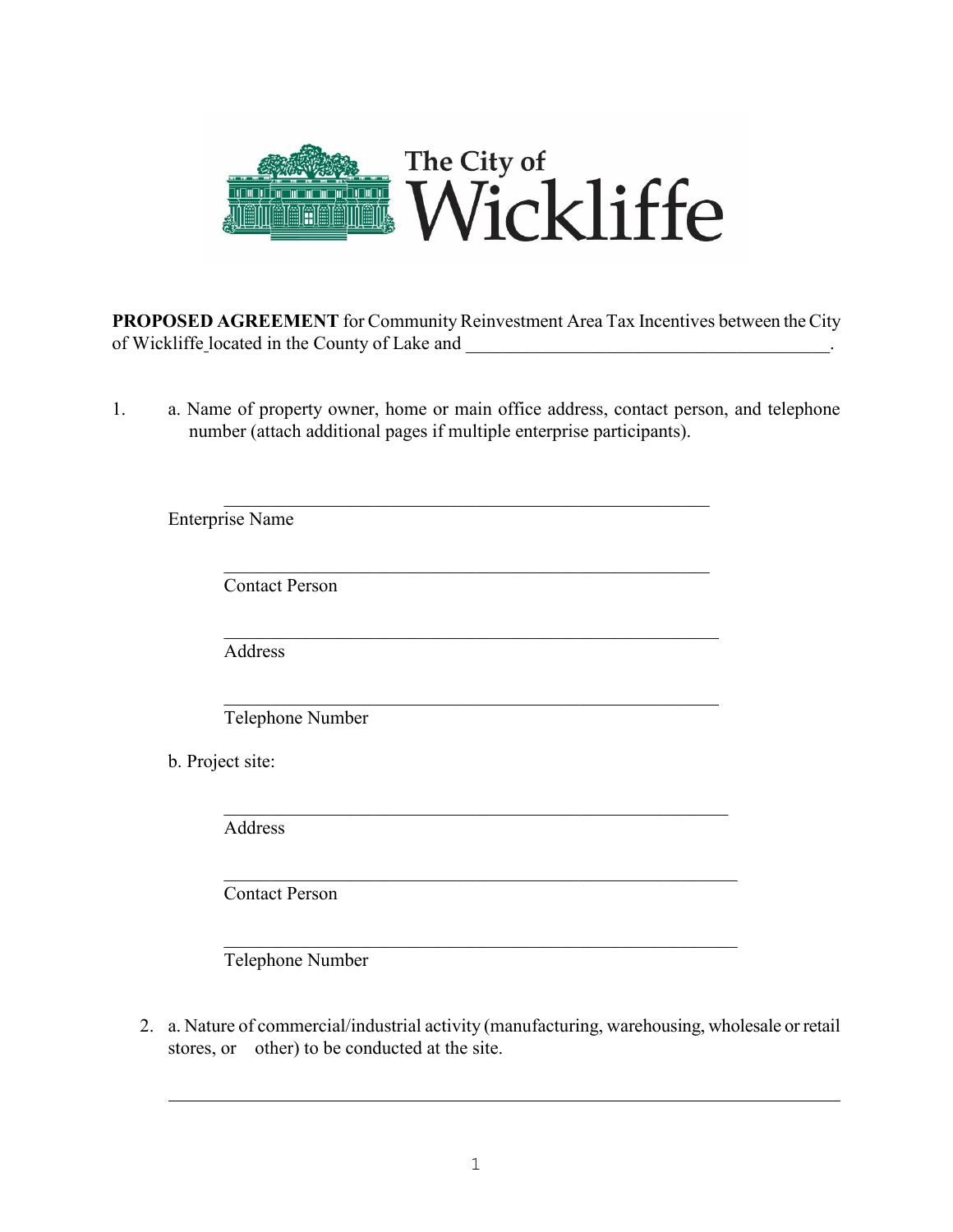b. List primary 6-digit North American Industry Classification System (NAICS) # Business may list other relevant SIC numbers.  $\mathcal{L}_\mathcal{L}$  , which is a set of the set of the set of the set of the set of the set of the set of the set of the set of the set of the set of the set of the set of the set of the set of the set of the set of the set of

c. If a consolidation, what are the components of the consolidation? (must itemize the location, assets, and employment positions to be transferred:

d. Form of business of enterprise (corporation, partnership, proprietorship, or other).

3. Name of principal owner(s) or officers of the business.

 $\overline{a}$ 

- 4. a. State the enterprise's current employment level at the proposed project site:
	- b. Will the project involve the relocation of employment positions or assets from one Ohio location to another? Yes  $\sqrt{\phantom{a}}$  No $\sqrt{\phantom{a}}$

| c. If yes, state the locations from which employment positions or assets will be relocated and |
|------------------------------------------------------------------------------------------------|
| the location to where the employment positions or assets will be located:                      |

d. State the enterprise's current employment level in Ohio (itemized for full and part-time and permanent and temporary employees):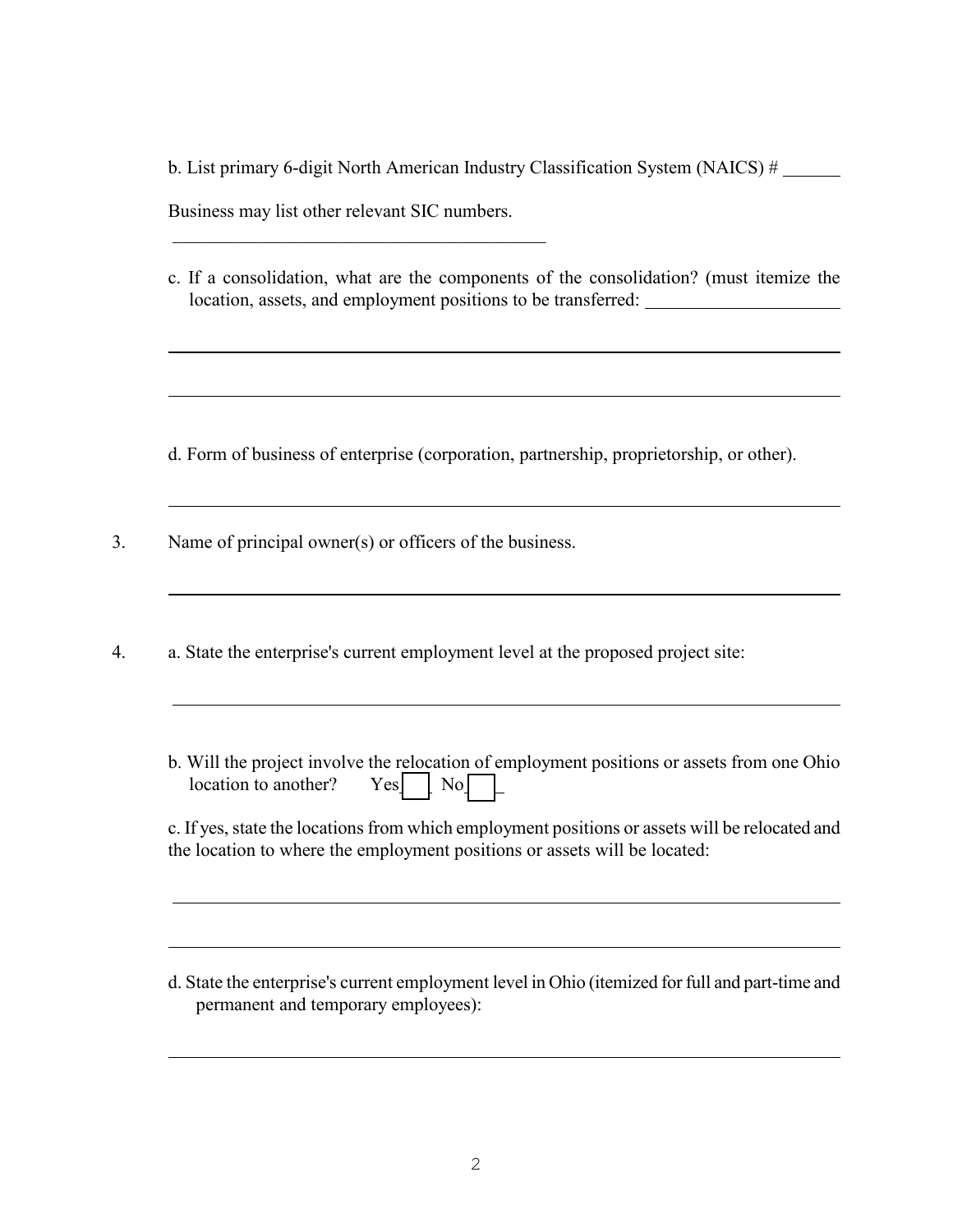- e. State the enterprise's current employment level for each facility to be affected by the relocation of employment positions or assets:
- f. What is the projected impact of the relocation, detailing the number and type of employees and/or assets to be relocated?
- 5. Does the Property Owner owe:
	- a. Any delinquent taxes to the State of Ohio or a political subdivision of the state?  $Yes$  No
	- b. Any moneys to the State or a state agency for the administration or enforcement of any environmental laws of the State?  $Yes \mid No \mid$
	- c. Any other moneys to the State, a state agency or a political subdivision of the State that are past due, whether the amounts owed are being contested in a court of law or not?  $Yes \Box No \Box$
	- d. If yes to any of the above, please provide details of each instance including but not limited to the location, amounts and/or case identification numbers (add additional sheets).
	- 6. Project Description:
- 7. Project will begin  $\frac{20}{100}$ ,  $\frac{20}{100}$  and be completed  $\frac{20}{100}$ ,  $\frac{20}{100}$ provided a tax exemption is provided.
- 8. a. Estimate the number of new employees the property owner will cause to be created at the facility that is the project site (job creation projection must be itemized by the name of the employer, full and part-time and permanent and temporary):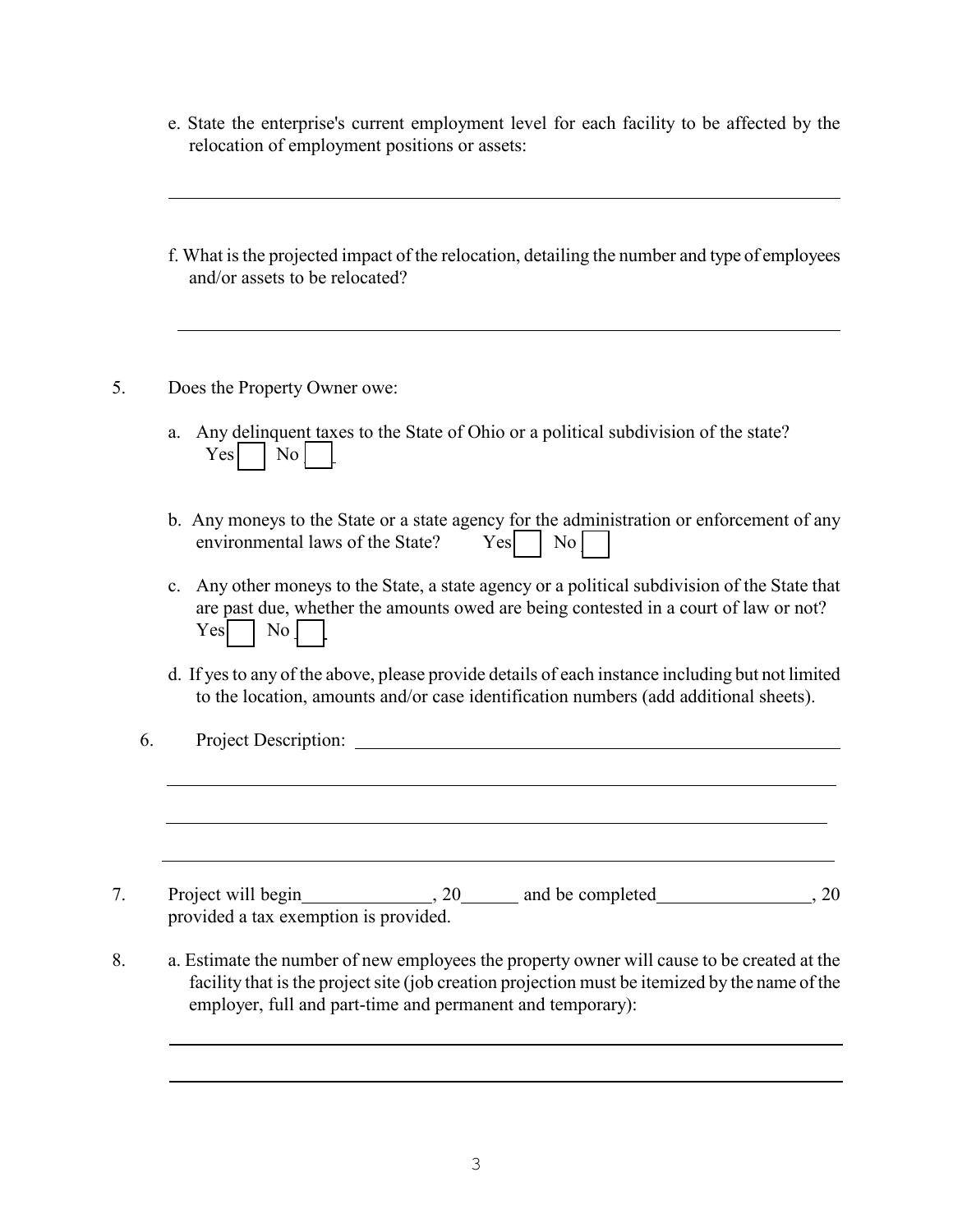- b. State the time frame of this projected hiring: yrs.
- c. State proposed schedule for hiring (itemize by full and part-time and permanent and temporary employees):
- 9. a. Estimate the amount of annual payroll such new employees will add \$ (new annual payroll must be itemized by full and part-time and permanent and temporary new employees).
	- b. Indicate separately the amount of existing annual payroll relating to any job retention claim resulting from the project: \$
- 10. An estimate of the amount to be invested by the enterprise to establish, expand, renovate or occupy a facility:
	- A. Acquisition of Buildings: \$ B. Additions/New Construction: \$ C. Improvements to existing buildings:  $\$\$ D. Machinery & Equipment:  $\S$ E. Furniture & Fixtures:  $\sim$  \$ **Total New Project Investment:** \$
- 11. a. Business requests the following tax exemption incentives: % for years covering real \_\_\_\_\_\_ as described above. Be specific as to the rate, and term.
	- b. Business's reasons for requesting tax incentives (be quantitatively specific as possible)

Submission of this application expressly authorizes the City of Wickliffe to contact the Ohio Environmental Protection Agency to confirm statements contained within this application including item # 5 and to review applicable confidential records. As part of this application, the property owner may also be required to directly request from the Ohio Department of Taxation, or complete a waiver form allowing the Department of Taxation to release specific tax records to the local jurisdiction considering the request.